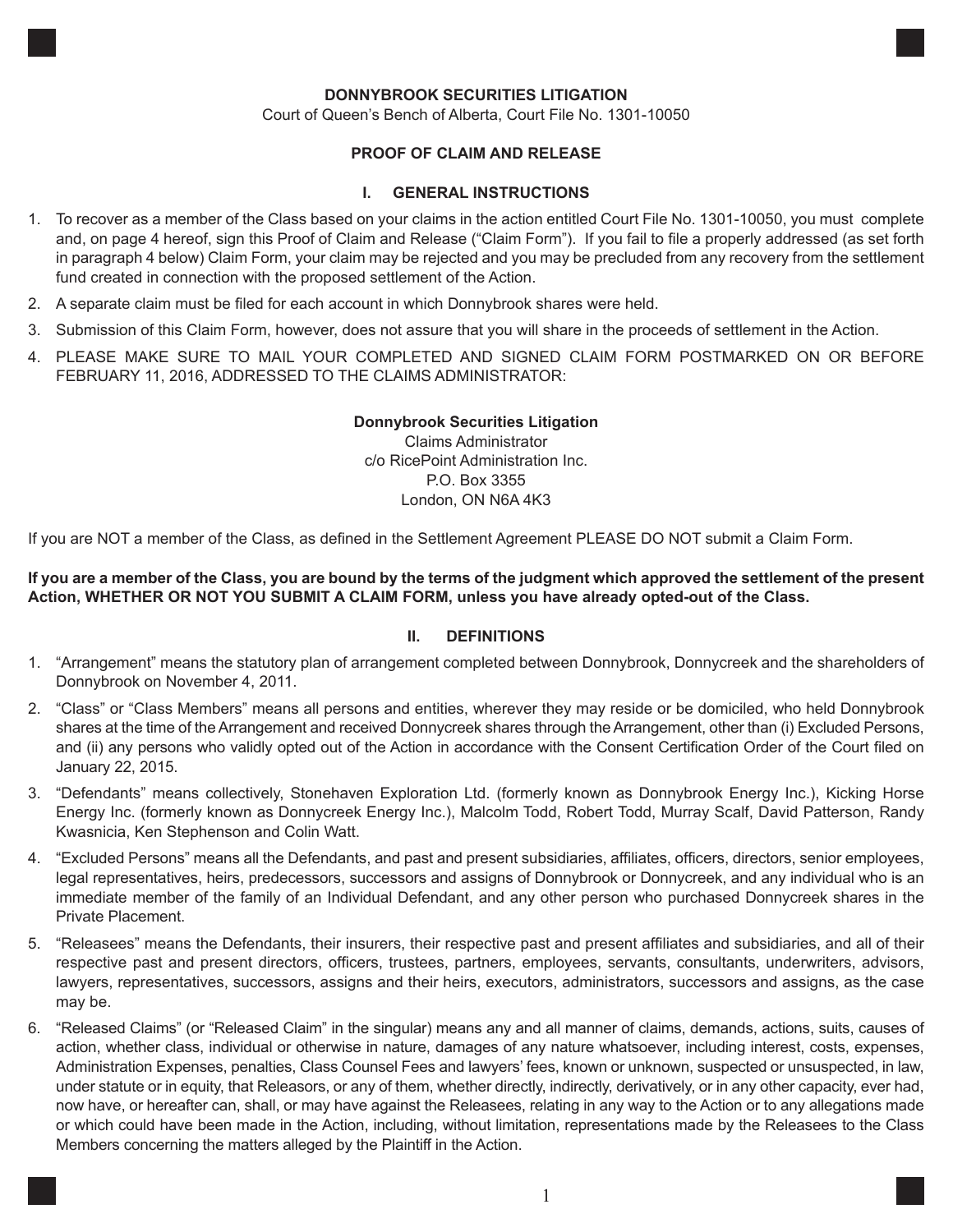# **III. CLAIMANT IDENTIFICATION**

- 1. If you held Donnybrook shares in your name, you are the beneficial purchaser as well as the record purchaser. If, however, the shares were registered in the name of a third party, such as a nominee or brokerage firm, you are the beneficial purchaser and the third party is the record purchaser.
- 2. Use Part I of this form entitled "Claimant Identification" to identify each purchaser of record. In addition, if you are NOT the beneficial owner and are filing a claim on behalf of the beneficial owner, please complete the "filer name" field in Part I of the "Claimant Identification" section on the first page of the claim form. THIS CLAIM MUST BE FILED BY THE ACTUAL BENEFICIAL PURCHASER OR PURCHASERS, OR THE LEGAL REPRESENTATIVE OF SUCH PURCHASER OR PURCHASERS OF THE DONNYBROOK SHARES UPON WHICH THIS CLAIM IS BASED.
- 3. All joint purchasers must sign this claim. Executors, administrators, guardians, conservators and trustees must complete and sign this claim on behalf of Persons represented by them and their authority must accompany this claim and their titles or capacities must be stated. The Social Insurance number, Business number or other unique tax identifier and telephone number of the beneficial purchaser may be used in verifying the claim. Failure to provide the foregoing information could delay verification of your claim or result in rejection of the claim.

# **IV. CLAIM FORM**

- 1. You may file your Claim Form with the Claims Administrator by submitting a claim by mail or electronically to the Claims Administrator (see address on first page of these instructions).
- 2. A separate claim must be filed for each account in which Donnybrook shares were held.
- 3. You must provide all of the requested information with respect to Donnybrook shares held on November 4, 2011. Failure to report all such information may result in the rejection of your claim.
- 4. Broker confirmations or other documentation of your holdings of Donnybrook shares must be attached to your claim.
- 5. The above requests are designed to provide the minimum amount of information necessary to process the most simple claims. The Claims Administrator may request additional information as required to efficiently and reliably calculate your losses. In some cases where the Claims Administrator cannot perform the calculation accurately or at a reasonable cost to the Class with the information provided, the Claims Administrator may conditionally accept the claim pending receipt of additional information.
- 6. NOTICE REGARDING ELECTRONIC FILES: Certain claimants with large numbers of transactions may request, or may be requested, to submit information regarding their transactions in an electronic aggregate file. If you wish to file an electronic file batch claim, you must contact the Claims Administrator at 1-866-432-5534 or donnybrook@nptricepoint.com.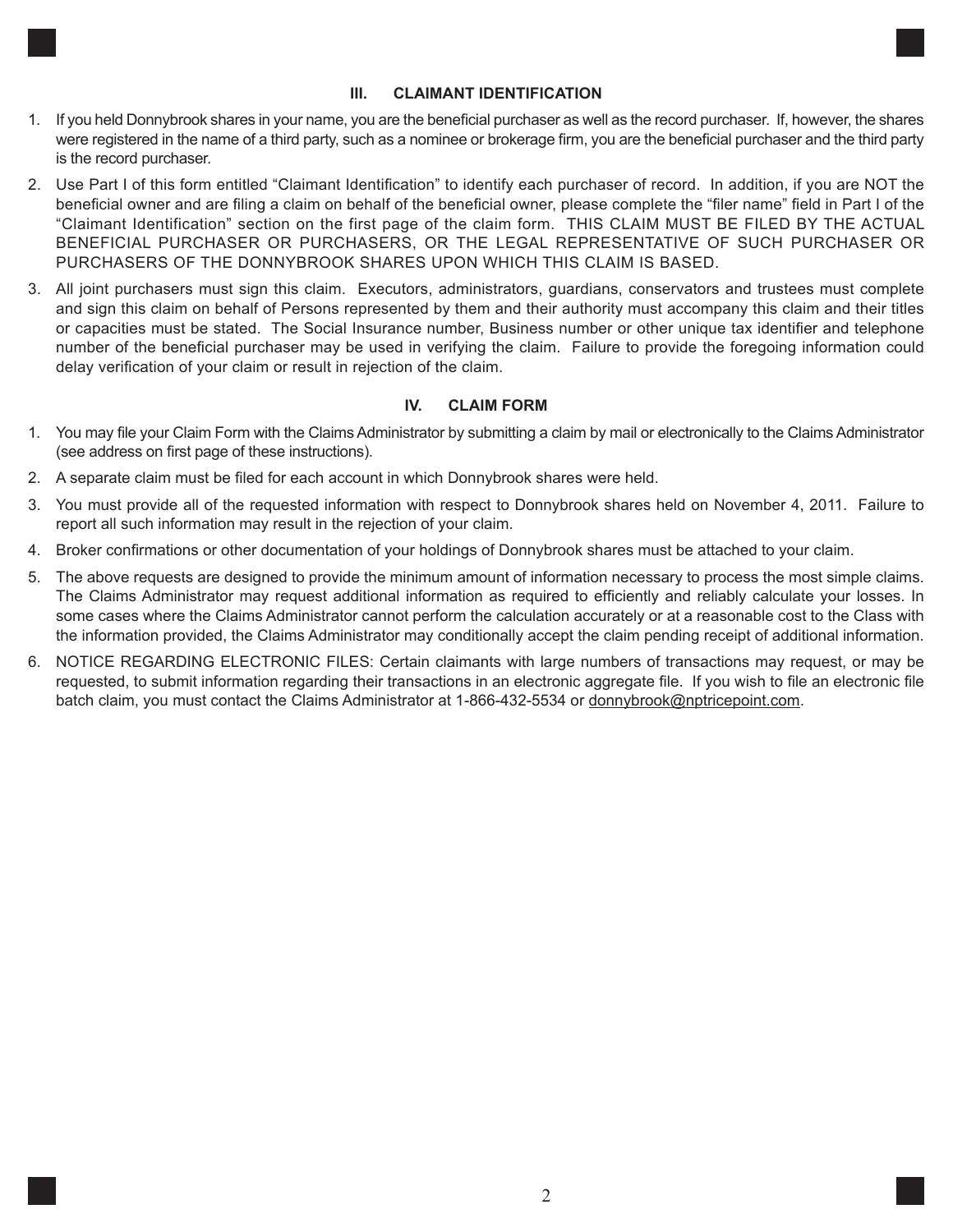|                                                   |                 |                                                                    |    | Official<br>Office<br>Use<br>Only |                                          |                 |                                            |  |                                             |  |                                             | <b>Donnybrook Securities Litigation</b><br>Court of Queen's Bench of Alberta,<br>Court File No. 1301-10050<br>PROOF OF CLAIM AND RELEASE<br>Please Type or Print in the Boxes Below<br>Do NOT use Red Ink, Pencil, or Staples |                       |                |                                  |  | <b>No Later Than</b>  |  | <b>Must Be Postmarked</b><br><b>February 11, 2016</b> |                                        |
|---------------------------------------------------|-----------------|--------------------------------------------------------------------|----|-----------------------------------|------------------------------------------|-----------------|--------------------------------------------|--|---------------------------------------------|--|---------------------------------------------|-------------------------------------------------------------------------------------------------------------------------------------------------------------------------------------------------------------------------------|-----------------------|----------------|----------------------------------|--|-----------------------|--|-------------------------------------------------------|----------------------------------------|
|                                                   | Last Name       | - PART I: CLAIMANT IDENTIFICATION                                  |    |                                   |                                          |                 |                                            |  |                                             |  |                                             | M.I.                                                                                                                                                                                                                          | <b>First Name</b>     |                |                                  |  |                       |  |                                                       |                                        |
|                                                   |                 |                                                                    |    |                                   |                                          |                 |                                            |  |                                             |  |                                             |                                                                                                                                                                                                                               |                       |                |                                  |  |                       |  |                                                       |                                        |
|                                                   |                 | Last Name (Co-Owner)                                               |    |                                   |                                          |                 |                                            |  |                                             |  |                                             |                                                                                                                                                                                                                               | First Name (Co-Owner) |                |                                  |  |                       |  |                                                       |                                        |
|                                                   |                 |                                                                    |    |                                   |                                          |                 |                                            |  |                                             |  |                                             |                                                                                                                                                                                                                               |                       |                |                                  |  |                       |  |                                                       |                                        |
|                                                   | $\bigcirc$ RRSP | Company Name (Beneficial Owner - If Claimant is not an Individual) |    | $\bigcirc$ RRIF                   |                                          | $\bigcirc$ RESP |                                            |  | $\bigcirc$ Trust                            |  |                                             | $\bigcirc$ Pension                                                                                                                                                                                                            |                       | $\bigcirc$ IRA |                                  |  | $\bigcirc$ Other $\_$ |  | (specify)                                             |                                        |
|                                                   |                 |                                                                    |    |                                   |                                          |                 |                                            |  |                                             |  |                                             |                                                                                                                                                                                                                               |                       |                |                                  |  |                       |  |                                                       |                                        |
|                                                   |                 | Filer Name, If Different from Beneficial Owner Listed Above        |    |                                   |                                          |                 |                                            |  |                                             |  |                                             |                                                                                                                                                                                                                               |                       |                |                                  |  |                       |  |                                                       |                                        |
|                                                   |                 |                                                                    |    |                                   |                                          |                 |                                            |  |                                             |  |                                             |                                                                                                                                                                                                                               |                       |                |                                  |  |                       |  |                                                       |                                        |
|                                                   |                 | Capacity of the Filer, if Not Beneficial Owner                     |    |                                   |                                          |                 |                                            |  |                                             |  |                                             |                                                                                                                                                                                                                               |                       |                |                                  |  |                       |  |                                                       |                                        |
|                                                   |                 |                                                                    |    |                                   |                                          |                 |                                            |  |                                             |  |                                             |                                                                                                                                                                                                                               |                       |                |                                  |  |                       |  |                                                       |                                        |
|                                                   |                 | Account#/Fund# (Not Necessary for Individual Filers)               |    |                                   |                                          |                 |                                            |  |                                             |  |                                             |                                                                                                                                                                                                                               |                       |                |                                  |  |                       |  |                                                       |                                        |
|                                                   |                 |                                                                    |    |                                   |                                          |                 |                                            |  |                                             |  |                                             |                                                                                                                                                                                                                               |                       |                |                                  |  |                       |  |                                                       |                                        |
|                                                   |                 | Social Insurance Number/Unique Tax Identifier/Business Number      |    |                                   |                                          |                 |                                            |  |                                             |  |                                             |                                                                                                                                                                                                                               |                       |                |                                  |  |                       |  |                                                       |                                        |
|                                                   |                 |                                                                    |    |                                   |                                          |                 |                                            |  |                                             |  |                                             |                                                                                                                                                                                                                               |                       |                |                                  |  |                       |  |                                                       |                                        |
|                                                   |                 |                                                                    |    |                                   |                                          |                 |                                            |  |                                             |  |                                             |                                                                                                                                                                                                                               |                       |                |                                  |  |                       |  |                                                       |                                        |
|                                                   |                 | Telephone Number (Work)                                            |    |                                   |                                          |                 |                                            |  |                                             |  |                                             | Telephone Number (Home)                                                                                                                                                                                                       |                       |                |                                  |  |                       |  |                                                       |                                        |
|                                                   |                 |                                                                    |    |                                   |                                          |                 |                                            |  |                                             |  |                                             |                                                                                                                                                                                                                               |                       |                |                                  |  |                       |  |                                                       |                                        |
|                                                   |                 | <b>Email Address</b>                                               |    |                                   |                                          |                 |                                            |  |                                             |  |                                             |                                                                                                                                                                                                                               |                       |                |                                  |  |                       |  |                                                       |                                        |
|                                                   |                 |                                                                    |    |                                   |                                          |                 |                                            |  |                                             |  |                                             |                                                                                                                                                                                                                               |                       |                |                                  |  |                       |  |                                                       |                                        |
| <b>Address</b>                                    |                 | <b>MAILING INFORMATION</b>                                         |    |                                   |                                          |                 |                                            |  |                                             |  |                                             |                                                                                                                                                                                                                               |                       |                |                                  |  |                       |  |                                                       |                                        |
|                                                   |                 |                                                                    |    |                                   |                                          |                 |                                            |  |                                             |  |                                             |                                                                                                                                                                                                                               |                       |                |                                  |  |                       |  |                                                       |                                        |
| Address                                           |                 |                                                                    |    |                                   |                                          |                 |                                            |  |                                             |  |                                             |                                                                                                                                                                                                                               |                       |                |                                  |  |                       |  |                                                       |                                        |
|                                                   |                 |                                                                    |    |                                   |                                          |                 |                                            |  |                                             |  |                                             |                                                                                                                                                                                                                               |                       |                |                                  |  |                       |  |                                                       |                                        |
| City                                              |                 |                                                                    |    |                                   |                                          |                 |                                            |  |                                             |  |                                             |                                                                                                                                                                                                                               |                       |                | <b>State</b>                     |  | Zip Code              |  |                                                       |                                        |
|                                                   |                 |                                                                    |    |                                   |                                          |                 |                                            |  |                                             |  |                                             |                                                                                                                                                                                                                               |                       |                |                                  |  |                       |  |                                                       |                                        |
| Province                                          |                 |                                                                    |    |                                   |                                          |                 |                                            |  | Postal Code                                 |  |                                             |                                                                                                                                                                                                                               |                       |                | <b>Country Name/Abbreviation</b> |  |                       |  |                                                       |                                        |
|                                                   |                 |                                                                    |    |                                   |                                          |                 |                                            |  |                                             |  |                                             |                                                                                                                                                                                                                               |                       |                |                                  |  |                       |  |                                                       |                                        |
|                                                   |                 |                                                                    |    |                                   |                                          |                 |                                            |  |                                             |  |                                             |                                                                                                                                                                                                                               |                       |                |                                  |  |                       |  |                                                       |                                        |
| <b>FOR CLAIMS</b><br>PROCESSING OB<br><b>ONLY</b> |                 |                                                                    | CB |                                   | $\bigcap$ ATP<br>$\sum_{k\in\mathbb{Z}}$ |                 | $()_{BE}$<br>$\bigcirc$ DR<br>$\bigcap$ EM |  | $\bigcap$ FL<br>$\bigcirc$ ME<br>$\sum_{N}$ |  | $\bigcirc$ op<br>$\bigcirc$ RE<br>$\sum$ SH |                                                                                                                                                                                                                               |                       |                |                                  |  |                       |  | <b>ONLY</b>                                           | <b>FOR CLAIMS</b><br><b>PROCESSING</b> |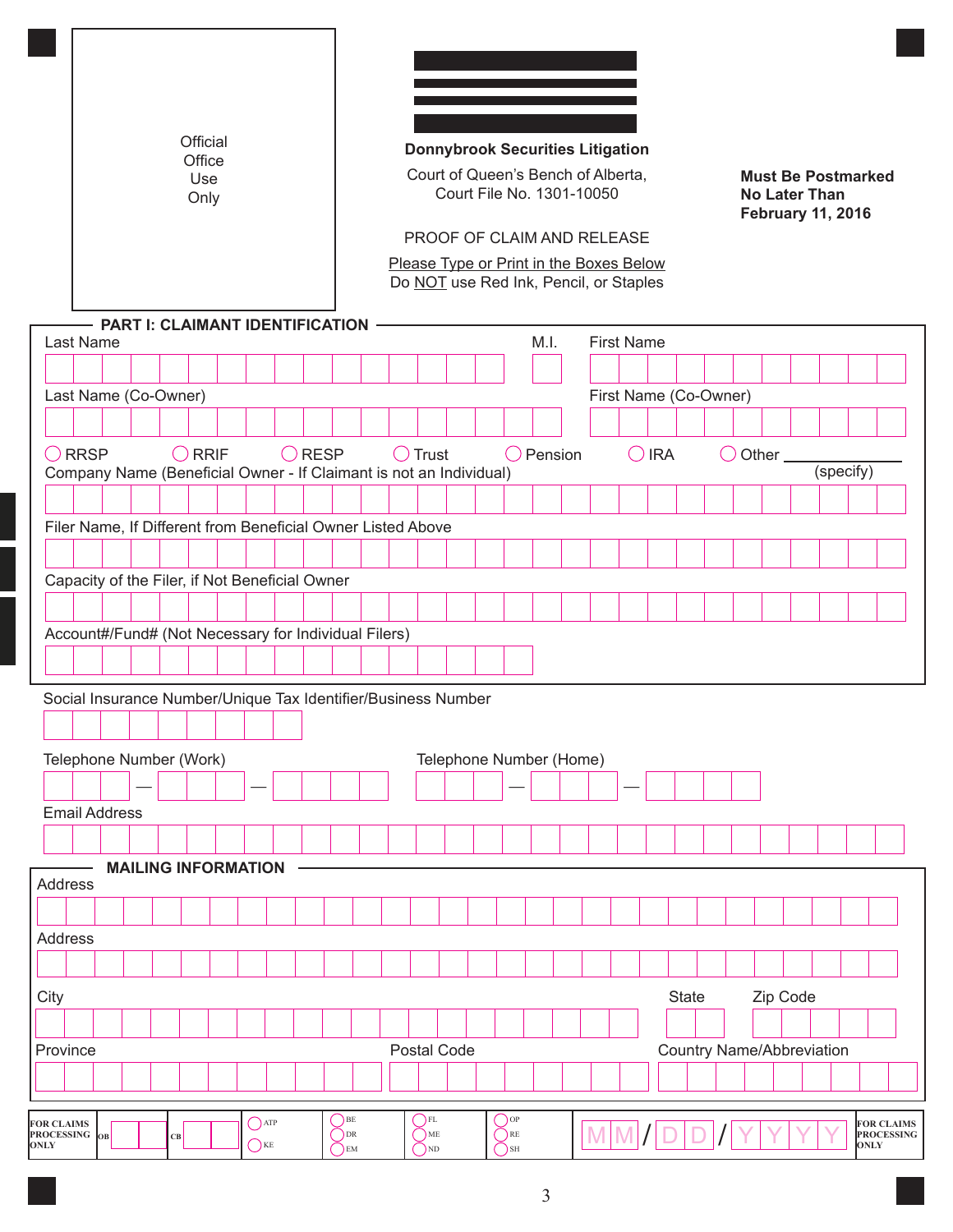**NOTE:** You must submit proof of Donnybrook shares held at the close of trading on November 4, 2011 with your Claim Form.

 Acceptable proof includes a monthly statement from a financial advisor or financial institution, OR any other genuine and objective genuine or objective document(s) indicating the number of Donnybrook shares held during the month of November, 2011.

# **PART III. SWORN STATEMENT & SUBMISSION TO JURISDICTION OF THE COURT OF QUEEN'S BENCH OF ALBERTA**

1. I (we) submit this Claim Form under the terms of the Settlement Agreement dated July 10, 2015 that settled the above Action and that was approved by the Court of Queen's Bench of Alberta on October 9, 2015, as described in the Notice of Approval that was published in certain newspapers.

2. By submitting this Claim Form, I (we) state that I (we) believe, in good faith, that I am (we are) a Class Member who was a shareholder of Donnybrook.

3. I (we) certify that I (we) did not exclude myself (ourselves) from the Action.

4. I (we) certify that I am (we were) not and never was (were) a Defendant or any of its affiliates or corporate subsidiaries, and that I am (we were) not and never was (were) an officer or director of a Defendant or any of its affiliates or corporate subsidiaries.

5. I (we) certify that the information contained in this Claim Form is true and correct, and indicates all of my (our) holdings of shares of Donnybrook.

6. I (we) acknowledge and accept that the information contained in this Claim Form is subject to such verification as the Claims Administrator may request or as the Court may direct, and I (we) agree to cooperate in any such verification. I (we) also agree to furnish any additional information or documentation (if available) that may be requested by the Claims Administrator or the Court to support this Claim Form.

7. I (we) have not submitted any other Claim Form covering the same holdings of Donnybrook shares, and I (we) know of no person who has done so on my (our) behalf.

8. After the Claims Administrator has distributed the Net Settlement Amount in accordance with the orders of the Court all of the class members shall be deemed to grant a full and final release and discharge to the Claims Administrator and all of its officers and directors.

9. I (we) certify that I (we) submit and consent to the jurisdiction of the Court of the Queen's Bench of Alberta which has authorized the Action of which I am a Class Member, with respect to my Claim Form filed as a Class Member and for the purpose of enforcing the Releases set forth above. I (we) further certify and submit that I am (we are) bound by and subject to the terms of any Order that may be rendered by the Court with respect to the Settlement Agreement regarding this Action.

10. I (we) swear that the foregoing information supplied by me (us) is true and correct.

| Executed this <b>Executed</b>                                                                                                     | dav of<br>(Month/Year) | in<br>(City/Province/Country)                                                                                                                             |
|-----------------------------------------------------------------------------------------------------------------------------------|------------------------|-----------------------------------------------------------------------------------------------------------------------------------------------------------|
| (Sign your name here)                                                                                                             |                        | (Sign your name here)                                                                                                                                     |
| (Type or print your name here)                                                                                                    |                        | (Type or print your name here)                                                                                                                            |
| (Capacity of person(s) signing, e.g.,<br>Beneficial Purchaser, Executor or Administrator)<br>Proof of Authority to File Enclosed? | <b>No</b><br>$()$ Yes  | (Capacity of person(s) signing, e.g.,<br>Beneficial Purchaser, Executor or Administrator)<br>Proof of Authority to File Enclosed?<br>( ) Yes<br><b>No</b> |